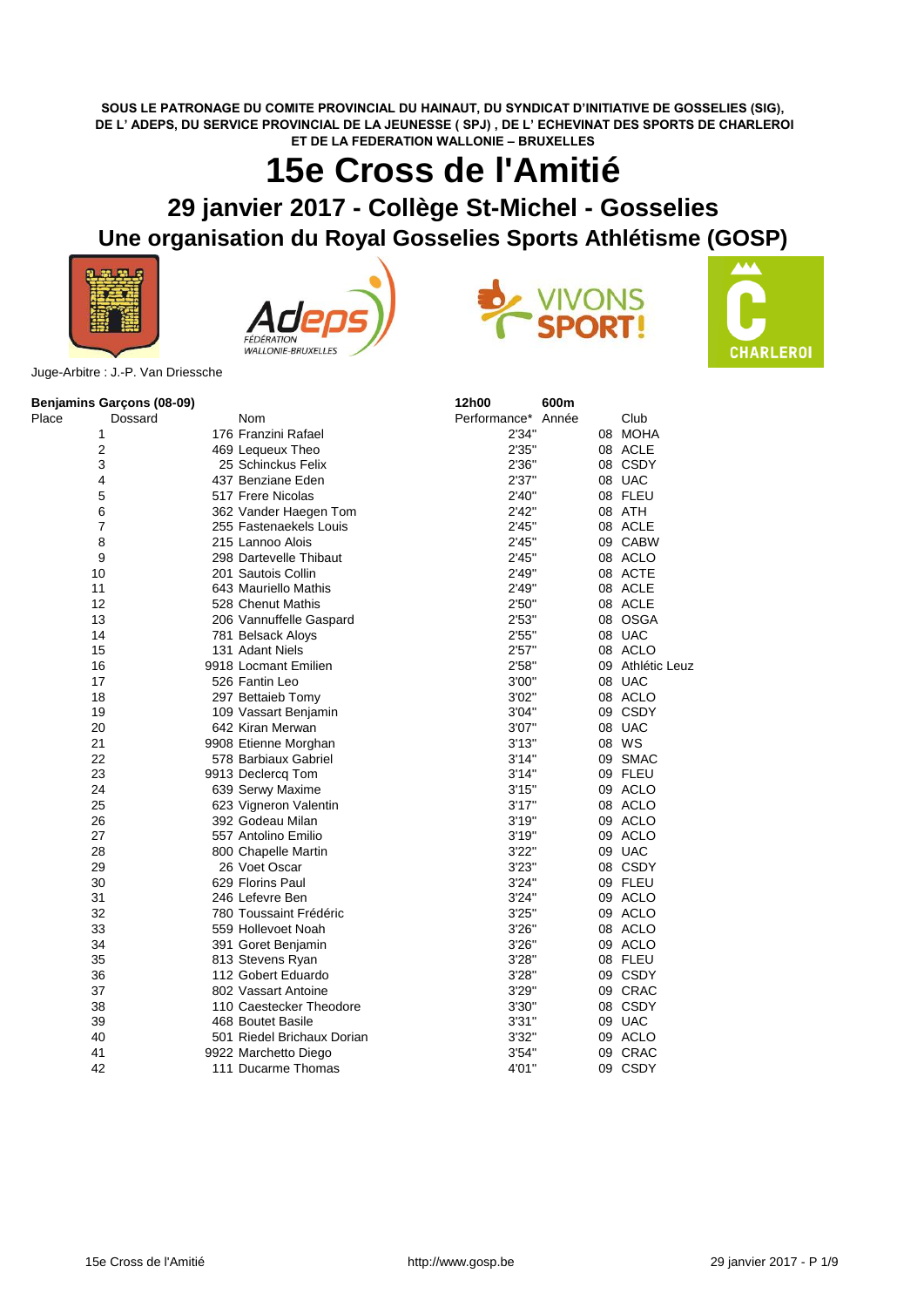| Benjamines Filles (08-09) |                                          | 12h06          | 600m               |
|---------------------------|------------------------------------------|----------------|--------------------|
| Place<br>Dossard          | Nom                                      | Performance    | Club<br>Année      |
| 1                         | 205 Lhote Elisa                          | 2'34"          | 08 OSGA            |
| 2                         | 206 Depas Zoe                            | 2'38"          | 08 OSGA            |
| 3                         | 112 Laoureux Floriane                    | 2'43"          | 08 SMAC            |
| 4                         | 210 Van Brusselen Jodie                  | 2'48"          | 08 ACLO            |
| 5                         | 120 Bruart Sakura                        | 2'54"          | 09 ACLO            |
| 6                         | 257 Baudart Louise                       | 2'55"          | 09 ACBB            |
| 7                         | 559 Vigneron Lea                         | 2'59"          | 08 ACLO            |
| 8                         | 377 Poncelet Lea                         | 3'01"          | 08 UAC             |
| 9                         | 611 Spelmans Sofia                       | 3'04"          | 09 ACLO            |
| 10                        | 487 Cisse Elyne                          | 3'05"          | 08 CSDY            |
| 11                        | 322 Hustin Axelle                        | 3'05"          | 08 CRAC            |
| 12                        | 36 Grigis Clara                          | 3'07''         | 09 SMAC            |
| 13                        | 376 Braeckevelt Emma                     | 3'09"          | 08 UAC             |
| 14                        | 418 Tagliafero Louane                    | 3'10''         | 08 UAC             |
| 15                        | 328 Fockedey Margaux                     | 3'12"          | 08 FLEU            |
| 16                        | 168 Girard Estelle                       | 3'14"          | 08 OSGA            |
| 17                        | 317 Gille Romane                         | 3'16''         | 08 CABW            |
| 18                        | 18 Berger Julie                          | 3'17''         | 08 CSDY            |
| 19                        | 448 Provoost Elise                       | 3'19''         | 09 ACLO            |
| 20                        | 311 Charpentier Julie                    | 3'19''         | 09 DS              |
| 21                        | 329 Scohy Lea                            | 3'22"          | 08 ACTE            |
| 22                        | 462 Boulfiham Ines                       | 3'22"          | 08 GOSP            |
| 23                        | 423 Dantinne Oriana                      | 3'25"          | 09 MOHA            |
| 24                        | 110 Toussaint Jeanne                     | 3'28''         | 08 SMAC            |
| 25                        | 664 Donfut Juno                          | 3'29"          | 08 ACLO            |
| 26                        | 192 Libbrecht Manon                      | 3'30"          | 08 ACBB            |
| 27                        | 612 El Khattabi Lila                     | 3'31''         | 09 ACLO            |
| 28                        | 9903 Masew Anne Victoria                 | 3'32"          | 08 ACLO            |
| 29<br>30                  | 9914 Declercq Lison<br>101 Noel Amandine | 3'32"<br>3'35" | 08 FLEU<br>08 CSDY |
| 31                        | 118 Druart Ninon                         | 3'35"          | 08 ACLO            |
| 32                        | 606 Bonci Maya                           | 3'37"          | 08 CRAC            |
| 33                        | 639 Mayard Ines                          | 3'44"          | 09 GOSP            |
| 34                        | 498 Descamps Emma                        | 3'45''         | 09 ACLO            |
| 35                        | 9905 Florins Lore                        | 3'45''         | 09 FLEU            |
| 36                        | 383 Delporte Rachel                      | 3'47''         | 09 ACLO            |
| 37                        | 449 Basanisi Luisa                       | 3'48"          | 09 ACLO            |
| 38                        | 181 Fourmanoir Oriane                    | 3'50"          | 08 CABW            |
| 39                        | 623 Tessein Julia                        | 3'50"          | 08 CRAC            |
| 40                        | 9917 Delgiglio Aisa                      | 3'51''         | 10 SLG             |
| 41                        | 9995 Favay Joséphine                     | 3'56''         | 09 SLG             |
| 42                        | 370 Tsagaris Madenn                      | 3'58''         | 09 ACLO            |
| 43                        | 9999 Cultrera Livia                      | 4'04"          | 09 SLG             |
| 44                        | 190 Dussart Eglantine                    | 4'11"          | 08 UAC             |
| 45                        | 9925 Costawzo Malena                     | 4'26"          | 09 UAC             |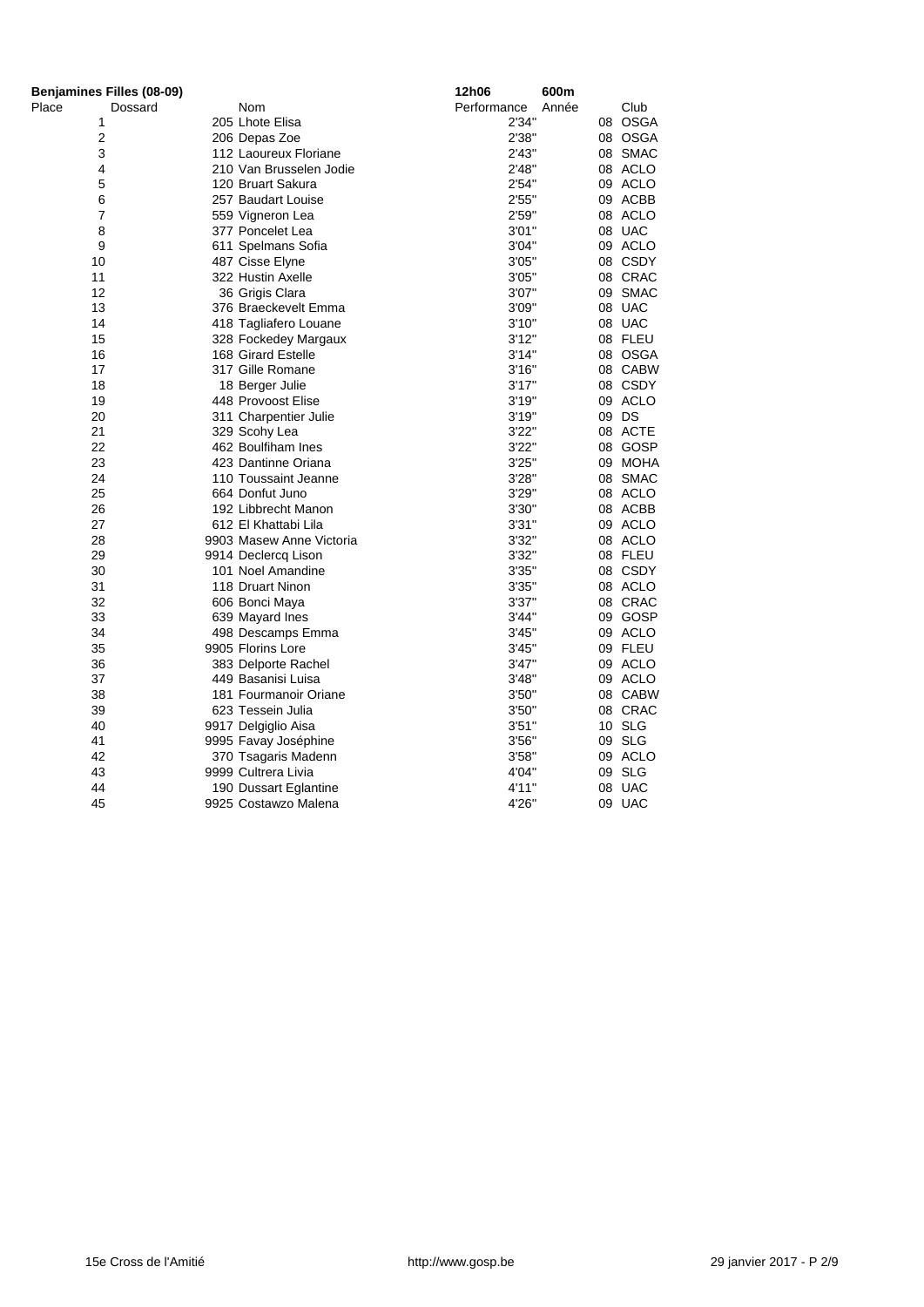| Pupilles garçons (06-07) |                          | 12h12       | 1040m |         |
|--------------------------|--------------------------|-------------|-------|---------|
| Place<br>Dossard         | Nom                      | Performance | Année | Club    |
| 1                        | 2919 Vanmansart Hugo     | 4'26"       |       | 06 ACLO |
| 2                        | 2481 Delvigne Luca       | 4'27"       |       | 06 SMAC |
| 3                        | 2443 Bonami Maxime       | 4'28"       |       | 06 CSDY |
| 4                        | 2676 Lannoo Max          | 4'33"       |       | 06 CABW |
| 5                        | 2586 Crem Sacha          | 4'34"       |       | 06 CSDY |
| 6                        | 2882 Massez Maxime       | 4'36"       |       | 06 CSDY |
| 7                        | 2740 Scutenaire Martin   | 4'39"       |       | 06 ACLE |
| 8                        | 2435 Roelandts Pierrot   | 4'41"       |       | 07 CSDY |
| 9                        | 2955 Oubouskour Abdellah | 4'42"       |       | 07 CRAC |
| 10                       | 2629 Fromont Tom         | 4'43"       |       | 06 DS   |
| 11                       | 2507 Barthelemy Jean Lou | 4'44"       |       | 06 MOHA |
| 12                       | 2797 Querton Gilles      | 4'46"       |       | 06 ACLE |
| 13                       | 2591 Charpentier Antoine | 4'48"       |       | 07 DS   |
| 14                       | 2667 Lai Julien          | 4'49"       |       | 07 OSGA |
| 15                       | 2450 Cambron Tommy       | 4'55"       |       | 06 CSDY |
| 16                       | 2718 Claus Ilan          | 4'57"       |       | 06 MOHA |
| 17                       | 3040 Kortleven Mathis    | 5'00"       |       | 07 GOSP |
| 18                       | 2579 Purnelle Maxence    | 5'05"       |       | 06 CSDY |
| 19                       | 2414 Belkhayat Thibaut   | 5'11"       |       | 07 USTA |
| 20                       | 9900 Zah-Gyette Nolan    | 5'12"       |       | 07 CRAC |
| 21                       | 2505 De Vreese Esteban   | 5'12"       |       | 06 MOHA |
| 22                       | 9902 Chenot Benjamin     | 5'14"       |       | 06 USBW |
| 23                       | 2453 Huybens Louis       | 5'21''      |       | 07 CSDY |
| 24                       | 2605 Bouchez Alexandre   | 5'21''      |       | 06 ACLO |
| 25                       | 2805 Duplat Laelien      | 5'21''      |       | 06 ACBB |
| 26                       | 9998 Cultrera Giuseppe   | 5'28"       |       | 07 SLG  |
| 27                       | 2814 Bettaieb Samy       | 5'29"       |       | 06 ACLO |
| 28                       | 2963 Jadot Nicolas       | 5'29"       |       | 06 MOHA |
| 29                       | 3169 Serwy Alexis        | 5'30"       |       | 06 ACLO |
| 30                       | 2691 Nimmegeers Thibaut  | 5'33"       |       | 07 ACBB |
| 31                       | 2638 Ruland Alessio      | 5'34"       |       | 07 CRAC |
| 32                       | 2941 Marro Leandro       | 5'35"       |       | 06 ACLO |
| 33                       | 2606 D Aloisio Raphael   | 5'37"       |       | 07 ACLO |
| 34                       | 2582 Marlier Arthur      | 5'40"       |       | 06 CSDY |
| 35                       | 3063 Pellegrini Matteo   | 5'43"       |       | 07 UAC  |
| 36                       | 2822 Galimberti Matteo   | 5'45"       |       | 07 OSGA |
| 37                       | 3041 Boulfiham Sofian    | 5'50"       |       | 07 GOSP |
| 38                       | 3071 Melesio Sosa Alexis | 5'50"       |       | 07 CRAC |
| 39                       | 2798 Caucheteux Satya    | 5'54"       |       | 06 OSGA |
| 40                       | 3369 Favay Gaston        | 6'02"       |       | 07 GOSP |
| 41                       | 3064 Hens Simon          | 6'09"       |       | 07 UAC  |
| 42                       | 2437 Smeers Hugues       | 6'14"       |       | 07 CSDY |
| 43                       | 2940 Tsagaris Arthur     | 6'18"       |       | 07 ACLO |
| 44                       | 9993 Gossiaux Palma      | 6'31"       |       | 07 SLG  |
| 45                       | 2939 Tsagaris Titouan    | 6'33"       |       | 07 ACLO |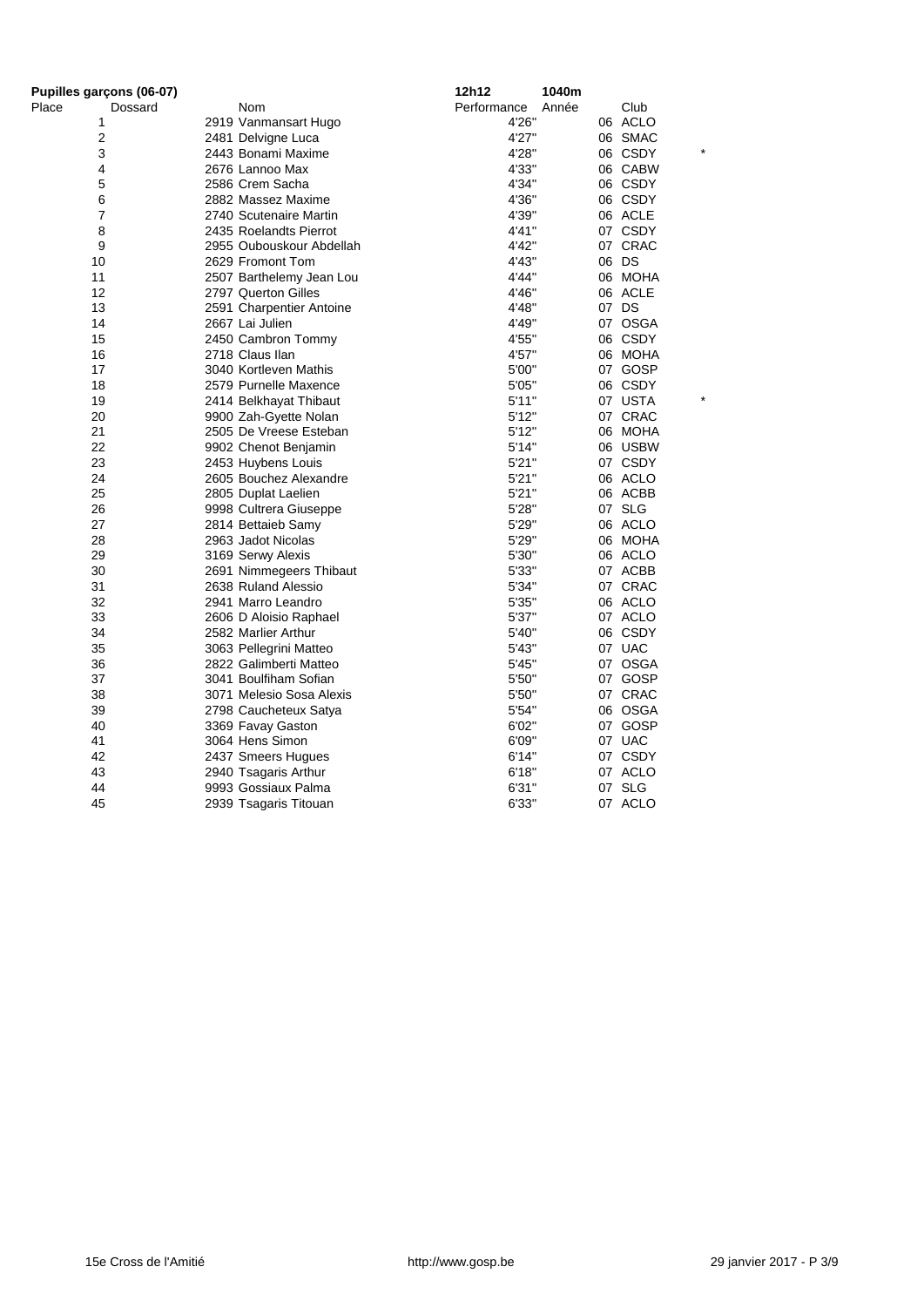| Pupilles filles (06-07) |                                             | 12h19<br>1040m       |              |
|-------------------------|---------------------------------------------|----------------------|--------------|
| Place<br>Dossard        | Nom                                         | Performance<br>Année | Club         |
| 1                       | 2928 Leonard Elise                          | 4'42"                | 06 CSDY      |
| 2                       | 9911 Timmermans Lola                        | 4'56"                | 07 ESM       |
| 3                       | 2964 Parot Louise                           | 4'56"                | 06 MOHA      |
| 4                       | 3147 Fourmanoir Sarah                       | 4'56"                | 06 CABW      |
| 5                       | 3200 Van Wymeersch Victoire                 | 5'11"                | 06 ACLE      |
| 6                       | 2962 Laurent Anyssa                         | 5'14"                | 06 MOHA      |
| 7                       | 3584 Parvais Lilou                          | 5'16''               | 06 USBW      |
| 8                       | 3550 Huart Juliette                         | 5'21"                | 06 ACLO      |
| 9                       | 2929 Jacob Eline                            | 5'28"                | 06 CSDY      |
| 10                      | 3369 Daumerie Olivia                        | 5'31''               | 06 ACLO      |
| 11                      | 3560 Dewel Eva                              | 5'32"                | 06 USBW      |
| 12                      | 3084 Pimpurniaux Mahaut                     | 5'32"                | 07 CSDY      |
| 13                      | 3378 Trifaux Florine                        | 5'39"                | 07 FLEU      |
| 14                      | 3215 Demets Elodie                          | 5'40"                | 06 USTA      |
| 15                      | 3520 Louagie Luna                           | 5'48"                | 07 CABW      |
| 16                      | 3430 De spiegeleer Lea                      | 5'49"                | 06 UAC       |
| 17                      | 3400 Geronnez Lecomte Camille               | 5'50"                | 06 UAC       |
| 18                      | 3235 Oger Elise                             | 5'51''               | 07 CRAC      |
| 19                      | 3184 Previnaire Zoe                         | 5'52"                | 07 CABW      |
| 20                      | 2930 Verdijen Juliette                      | 5'54"                | 07 CSDY      |
| 21                      | 3379 Schollinckx Avoline                    | 5'55"                | 07 FLEU      |
| 22                      | 3599 Hernoux Chloe                          | 5'56"                | 06 CRAC      |
| 23                      | 2957 Cavallaro Nina                         | 6'01"                | 06 SMAC      |
| 24                      | 3358 Bruno Enza                             | 6'04"                | 07 UAC       |
| 25                      | 3392 Francois Eloise                        | 6'06"                | 06 CABW      |
| 26                      | 3336 Haine Adele                            | 6'07"                | 06 ACLO      |
| 27                      | 3454 Wandels Apolline                       | 6'09"                | 07 CABW      |
| 28                      | 3654 Van Geel Maryam                        | 6'13''               | 06 CRAC      |
| 29                      | 3424 D Onofrio Celia                        | 6'14"                | 07 ACLO      |
| 30                      | 3050 Gerard Odile                           | 6'16''               | 06 CSDY      |
| 31                      | 3557 Charlier Elysa                         | 6'16"                | 06 SMAC      |
| 32                      | 3051 Guerlus Julie                          | 6'17''               | 06 CSDY      |
| 33                      | 3418 Etienne Yceane                         | 6'21''               | 07 WS        |
| 34                      | 3445 Colinet Manon                          | 6'21''               | 07 CSDY      |
| 35                      | 3446 Colinet Charlotte                      | 6'21''               | 07 CSDY      |
| 36                      | 9929 Warin Marion                           | 6'23"                | 07 CSDYLE    |
| 37                      | 3606 Spelmans Melina                        | 6'33"                | 06 ACLO      |
| 38                      | 3069 Trezza Julia                           | 6'33"                | 07 ACLO      |
| 39                      | 3619 Tessein Gloria                         | 6'34"                | 06 CRAC      |
| 40                      | 3063 Ghislain Laura                         | 6'37"                | 07 SMAC      |
| 41                      | 3325 Florins Leslie                         | 6'41''               | 07 FLEU      |
| 42                      | 485 Tourneur Faustine                       | $6'44''$ ?           | SLG          |
| 43                      | 3024 Willem Ayanty                          | 6'50"                | 06 ACLO      |
| 44                      | 3070 Langlet Violette                       | 6'51''               | 07 ACLO      |
| 45                      | 9919 Foscilla Nastazia                      | 7'05"                | 07 NA        |
| 46                      | 9920 Dehont Léna                            | 7'31''               | 07 GOSP      |
| 47                      | 3620 Tessein Saskia                         | 7'32"                | 06 CRAC      |
| 48                      | 9991 Tardjo Tamara                          | 7'38"                | 06 SLG       |
| 49                      | 3720 Stevens Kirsten                        | 7'39"                | 06 FLEU      |
| 50                      | 9923 Migual Kaynat                          | 7'43"                | 07 SLG       |
| Cadettes filles (02-03) | Distance réelle parcourue 1300m             | 12h26<br>1760m       |              |
| Place<br>Dossard        | Nom                                         | Performance<br>Année | Club         |
| 1                       | 462 Gossiaux Flavie                         | 6'01"                | 03 CABW      |
| $\boldsymbol{2}$        | 188 Kempeners Alexandra                     | 6'02"                | 02 CABW      |
| 3                       | 155 Fernandes Noemie                        | 6'18"                | 02 MOHA      |
| 4                       | 9916 Pantaleo Loanne                        | 6'20"                | 02 ACLO      |
| 5                       |                                             |                      | 03 CSDY      |
| 6                       | 27 Bourtembourg Fanny<br>9906 Lequeux Aline | 6'37"<br>6'42"       | 03 Etenghien |
| 7                       | 9924 Berghmans Zoé                          | 6'47"                | 03 CSDY      |
| 8                       | 660 Buisseret Elodie                        | 6'47"                | 02 ACLO      |
| 9                       | 515 Marchant Lisa                           | 7'14"                | 03 ACLO      |
|                         |                                             |                      |              |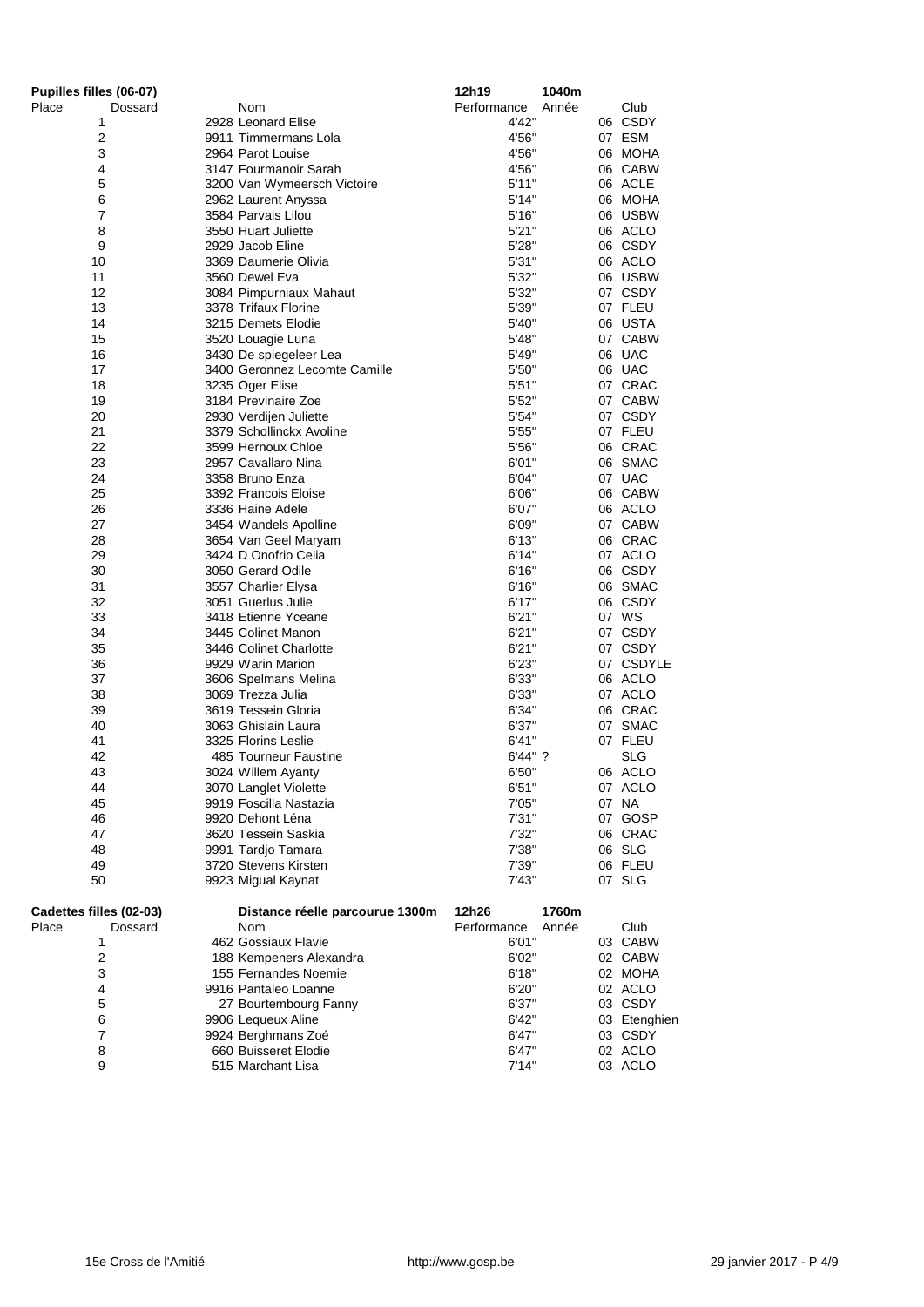| Minimes garçons (04-05) |                         | 12h39       | 1460m         |
|-------------------------|-------------------------|-------------|---------------|
| Place<br>Dossard        | Nom                     | Performance | Club<br>Année |
| 1                       | 4055 Bouche Romain      | 5'29"       | 04 CABW       |
| 2                       | 3831 Tacniere Joachim   | 5'33"       | 04 OSGA       |
| 3                       | 3878 Solbreux Thibaud   | 5'38"       | 04 CABW       |
| 4                       | 4171 Belsack Cyrill     | 5'46"       | 04 UAC        |
| 5                       | 3931 Querton Thomas     | 5'52"       | 04 ACLE       |
| 6                       | 4288 De Sanctis Natan   | 5'53"       | 04 CRAC       |
| 7                       | 3637 Smeers Henri       | 6'00"       | 04 CSDY       |
| 8                       | 4065 Trifaux Sylvain    | 6'01"       | 05 FLEU       |
| 9                       | 4079 Lequeux Romain     | 6'04"       | 04 ACLE       |
| 10                      | 4355 Orban Quentin      | 6'06"       | 05 ACTE       |
| 11                      | 4113 Beugnies Francois  | 6'07"       | 04 MOHA       |
| 12                      | 3857 Librecht Victor    | 6'08"       | 05 ACBB       |
| 13                      | 3628 Fonteyn Martin     | 6'09"       | 05 CSDY       |
| 14                      | 4149 Dulieu Gil         | 6'10"       | 04 UAC        |
| 15                      | 3829 Paulart Adrien     | 6'13''      | 04 OSGA       |
| 16                      | 3998 Vanderhaegen Loic  | 6'15"       | 04 ATH        |
| 17                      | 3643 Vanommeslaeghe Mao | 6'16''      | 04 CSDY       |
| 18                      | 3611 Belkhayat Robin    | 6'19"       | 05 USTA       |
| 19                      | 3653 Brichard Lucas     | 6'21''      | 04 SMAC       |
| 20                      | 4000 Hustin Francois    | 6'26"       | 04 CRAC       |
| 21                      | 3757 Adant Tom          | 6'30"       | 04 ACLO       |
| 22                      | 3735 De Coune Alexis    | 6'31''      | 04 CSDY       |
| 23                      | 3737 Corlier Mathis     | 6'36"       | 04 CSDY       |
| 24                      | 4164 Genolini Alexis    | 6'42"       | 05 CRAC       |
| 25                      | 4048 Neveux Alix        | 6'48"       | 05 CRAC       |
| 26                      | 4341 Roussaux Noe       | 6'49"       | 04 CRAC       |
| 27                      | 3887 Hindryckx Joris    | 6'50"       | 04 DS         |
| 28                      | 3753 Charlier Romain    | 6'51''      | 05 SMAC       |
| 29                      | 3645 Warin Mattis       | 6'53"       | 05 CSDY       |
| 30                      | 3822 Scohy Audran       | 6'57''      | 05 ACTE       |
| 31                      | 4073 Francois Nathan    | 6'57"       | 04 CABW       |
| 32                      | 3642 Voet Lucas         | 6'57"       | 05 CSDY       |
| 33                      | 3980 Lemaire Antoine    | 6'58"       | 05 DS         |
| 34                      | 3944 Scarniet Nicolas   | 6'59"       | 04 ACLO       |
| 35                      | 4061 Benziane Louka     | 6'59"       | 05 UAC        |
| 36                      | 3733 Charlier Alois     | 7'00"       | 04 CSDY       |
| 37                      | 3820 Cleppe Guillaume   | 7'12"       | 04 UAC        |
| 38                      | 4097 Dedecker Bastien   | 7'14"       | 04 CRAC       |
| 39                      | 4009 Van Lierde Theo    | 7'27''      | 05 ACTE       |
| 40                      | 4383 Dantinne Alexandre | 7'29"       | 05 GOSP       |
| 41                      | 4155 Melesio Sosa Diego | 7'32"       | 05 CRAC       |
| 42                      | 3790 Barry Gadiri       | 7'33"       | 04 CRAC       |
| 43                      | 4287 Cherton Florian    | 8'50"       | 04 CRAC       |
| 44                      | 4182 Lepenne Lorenzo    | sans temps  | 05 ACLO       |
| Arrivé                  | 3995 Vassart Jonathan   | sans temps  | 05 CSDY       |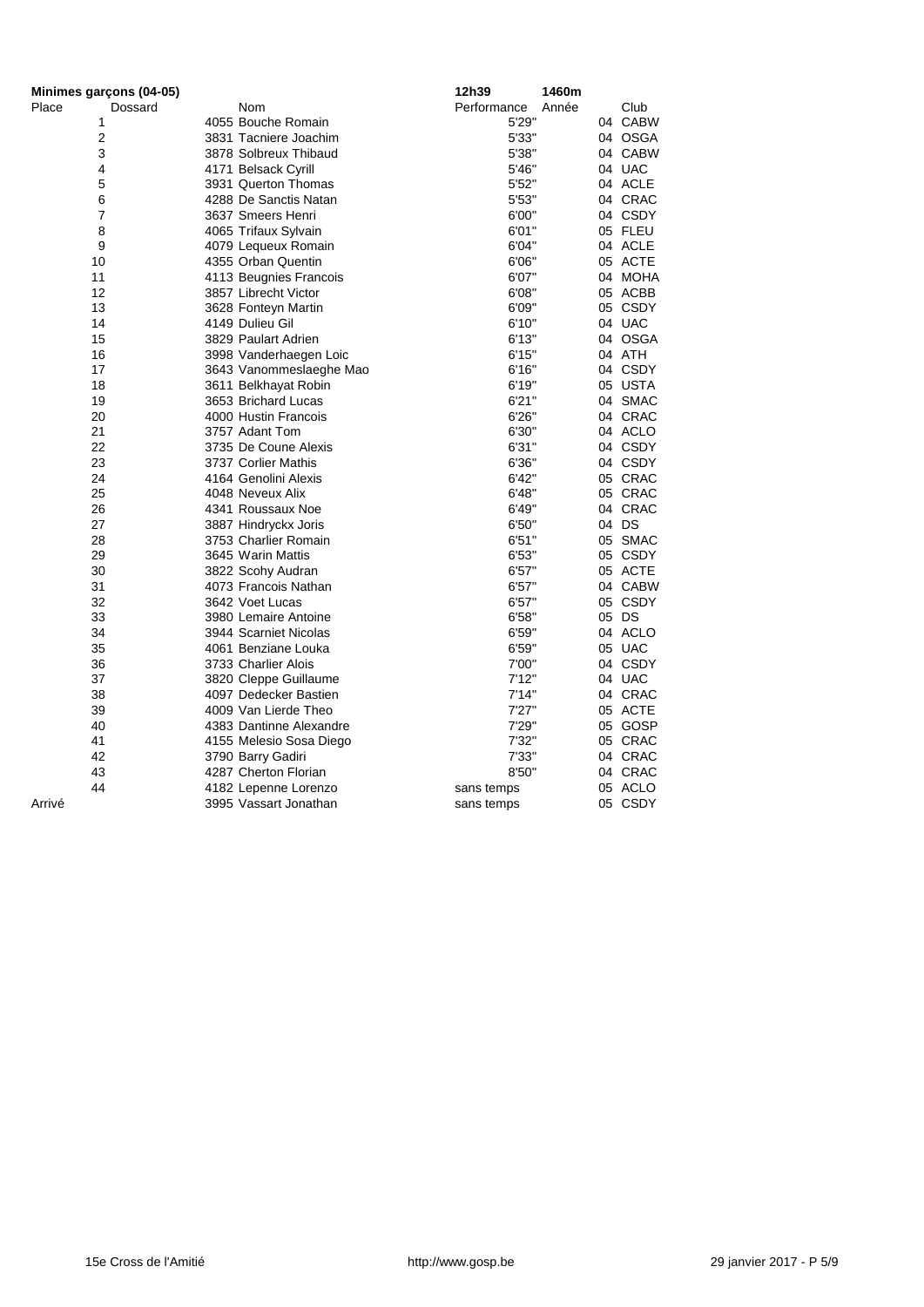| Minimes filles (04-05)   |                             | 12h49       | 1460m |         |
|--------------------------|-----------------------------|-------------|-------|---------|
| Place<br>Dossard         | Nom                         | Performance | Année | Club    |
| 1                        | 6343 Lengelez Jade          | 6'07"       |       | 05 CABW |
| 2                        | 6157 Paulart Amelie         | 6'12"       |       | 04 OSGA |
| 3                        | 6417 Oubouskour Leila       | 6'19"       |       | 04 CRAC |
| 4                        | 5997 Genette Clarisse       | 6'22"       |       | 04 CSDY |
| 5                        | 6541 Carlier Louise         | 6'26"       |       | 04 CSDY |
| 6                        | 6163 Gonne Sarah            | 6'27''      |       | 04 OSGA |
| $\overline{\mathcal{I}}$ | 6143 Aronne Lea             | 6'29"       |       | 05 ACLO |
| 8                        | 6179 Mackowiak Eva          | 6'29"       |       | 04 CABW |
| 9                        | 6000 Serneels Emeline       | 6'34"       |       | 05 CSDY |
| 10                       | 6148 Taminiau Elise         | 6'35"       |       | 04 ACCO |
| 11                       | 6387 Godeau Elea            | 6'40"       |       | 05 ACLO |
| 12                       | 6106 Theyskens Cassandra    | 6'44"       |       | 05 ACLO |
| 13                       | 6285 Houyoux Clara          | 6'46"       |       | 04 UAC  |
| 14                       | 6591 Charlot Emma           | 6'47"       |       | 04 CRAC |
| 15                       | 6090 Lohoues Elmi           | 6'50"       |       | 05 CRAC |
| 16                       | 6084 Dubois Anaelle         | 6'52"       |       | 05 DS   |
| 17                       | 9930 Barbier Pauline        | 7'00"       |       | 04 NA   |
| 18                       | 6107 Charron Lola           | 7'01"       |       | 05 ACLO |
| 19                       | 6412 Van Trienpont Aude     | 7'04"       |       | 04 UAC  |
| 20                       | 5995 Jadot Lalie            | 7'09"       |       | 05 CSDY |
| 21                       | 5999 Roelandts Juliette     | 7'12''      |       | 04 CSDY |
| 22                       | 5958 Hias Louise            | 7'13''      |       | 04 USTA |
| 23                       | 6657 Hernoux Naomi          | 7'14"       |       | 04 CRAC |
| 24                       | 6512 Fontaine Laura         | 7'16"       |       | 04 ACLE |
| 25                       | 6108 Bruart Harumi          | 7'17''      |       | 05 ACLO |
| 26                       | 6255 Demets Pauline         | 7'23"       |       | 04 USTA |
| 27                       | 5987 Croquet Fanny          | 7'27''      |       | 04 CSDY |
| 28                       | 6125 Pimpurniaux Alix       | 7'28"       |       | 04 CSDY |
| 29                       | 5982 Berger Marie           | 7'31"       |       | 05 CSDY |
| 30                       | 6286 Mineo Louise           | 7'32"       |       | 04 ACLE |
| 31                       | 6019 Durieux Constance      | 7'32"       |       | 05 MOHA |
| 32                       | 6480 Boulfiham Yasmine      | 7'33"       |       | 04 GOSP |
| 33                       | 9927 Barbier Aline          | 7'38"       |       | 05 FLEU |
| 34                       | 9912 Cuvelier Charline      | 7'39"       |       | 05 MOHA |
| 35                       | 5983 Huybens Clemence       | 7'57"       |       | 05 CSDY |
| 36                       | 5990 Bonami Camille         | 7'59"       |       | 04 CSDY |
| 37                       | 6771 Degueldre Solenn       | 8'21''      |       | 05 GOSP |
| 38                       | 9915 Declercq Sarah         | 8'29"       |       | 05 FLEU |
| 39                       | 6599 Louis Oceane           | 8'30"       |       | 05 FLEU |
| 40                       | 6554 Angelucci Lise         | 8'42"       |       | 04 CRAC |
| <b>Cross court dames</b> |                             | 12h49       | 1460m |         |
| Place<br>Dossard         | Nom                         | Performance | Année | Club    |
| 1                        | 1169 Henin Virginie         | 5'53''      |       | 84 CRAC |
| $\overline{\mathbf{c}}$  | 2936 Vansteene Daisy        | 6'29"       |       | 74 ACLO |
| 3                        | 1099 Legrand Carolyne       | 6'31''      |       | 97 FLEU |
| 4                        | 2931 Lacroix Brigitte*      | 6'42"       |       | 78 USBW |
| 5                        | 1012 Scieur Laura           | 6'58"       |       | 94 ACCO |
| 6                        | 1013 Colot Marie            | 7'07"       |       | 94 ACCO |
| 7                        | 2878 Barone Concetta        | 7'24"       |       | 77 UAC  |
| 8                        | 2869 Van Werst Marie Claude | 7'28"       |       | 63 FLEU |
| 9                        | 2765 Pater Jocelyne         | 7'35"       |       | 54 ACLO |
| 10                       | 9904 Degraeve Valérie       | 7'37"       |       | 71 CRAC |
| 11                       | 1154 Cicero Johanna         | 7'40"       |       | 83 ACLO |
| 12                       | 1129 Theys Chloe            | 8'48"       |       | 96 FLEU |
| 13                       | 2653 Servais Isabelle       | 8'49"       |       | 77 ACLO |
| 14                       | 2941 Tenret Nadege          | 8'50"       |       | 76 UAC  |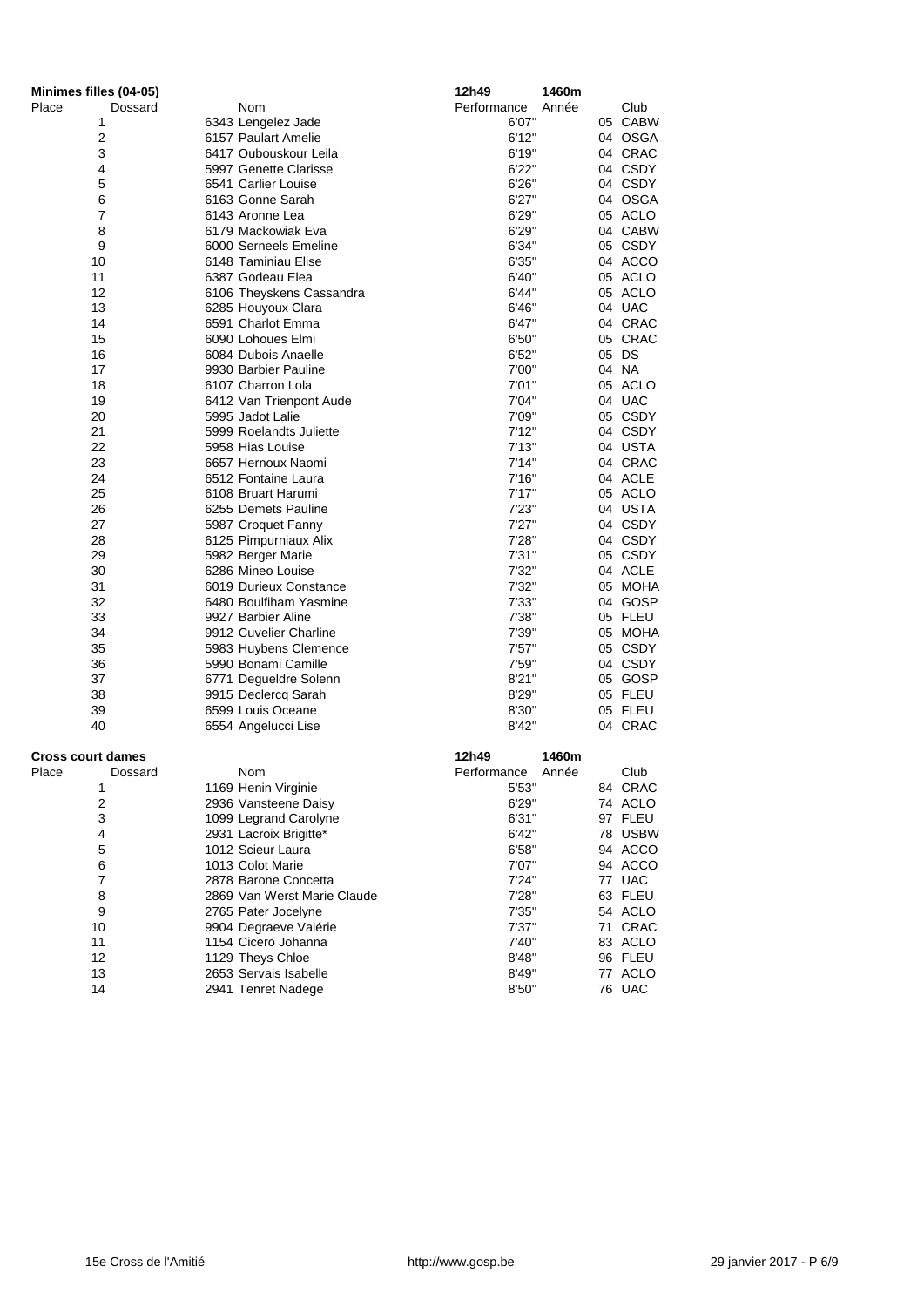| <b>Cross court messieurs</b> |         |                            | 12h59       | 2760m |         |
|------------------------------|---------|----------------------------|-------------|-------|---------|
| Place                        | Dossard | Nom                        | Performance | Année | Club    |
| 1                            |         | 1135 Debouck Matthieu      | 9'15"       |       | 84 DAMP |
| $\overline{2}$               |         | 174 Kortleven Xavier       | 9'20"       |       | 98 SMAC |
| 3                            |         | 1759 Kanfoud Lotfi         | 9'34"       |       | 95 GOSP |
| 4                            |         | 85 Murez Joachim           | 9'38"       |       | 98 USTA |
| 5                            |         | 4055 Mourmaux Laurent      | 9'40"       |       | 73 UAC  |
| 6                            |         | 1748 Nihoul Simon          | 9'48"       |       | 95 CRAC |
| 7                            |         | 1213 Graux Robin           | 9'52"       |       | 94 CRAC |
| 8                            |         | 1393 Guido Giianni         | 9'57''      |       | 85 FLEU |
| 9                            |         | 261 Patinet Cyril          | 10'05"      |       | 99 CRAC |
| 10                           |         | 1563 Versmissen Fabian     | 10'11"      |       | 84 USBW |
| 11                           |         | 1500 Vandenabeele Kilian   | 10'16"      |       | 97 ACLO |
| 12                           |         | 1365 Dalebroux Thomas      | 10'19"      |       | 97 FLEU |
| 13                           |         | 1582 Dehu Damien           | 10'21"      |       | 83 CABW |
| 14                           |         | 1239 Soudant Nicolas       | 10'27"      |       | 92 OSGA |
| 15                           |         | 9933 Counoy Hugo           | 10'32"      |       | 99 PEPS |
| 16                           |         | 1704 Wallon Steve          | 10'36"      |       | 84 FLEU |
| 17                           |         | 1114 Tercelin Cedric       | 10'43"      |       | 85 CSDY |
| 18                           |         | 1315 Mrowczynski Pierre    | 10'56"      |       | 96 ACBB |
| 19                           |         | 1780 Lambin Pierre         | 11'01"      |       | 91 UAC  |
| 20                           |         | 3787 Groux David           | 11'09"      |       | 75 CRAC |
| 21                           |         | 3880 Casaert Bertrand      | 11'15"      |       | 77 CRAC |
| 22                           |         | 9931 Alcover Arnaud        | 11'30"      |       | 93 NA   |
| 23                           |         | 1310 Marquebreucq Ticky    | 11'31"      |       | 97 ACLE |
| 24                           |         | 4217 Fernandes Jose        | 11'33"      |       | 70 MOHA |
| 25                           |         | 9938 Cogniaux Thierry      | 11'39"      |       | 67 GOSP |
| 26                           |         | 4165 Piffer Daniel         | 11'43"      |       | 65 UAC  |
| 27                           |         | 3633 Bolle Francois Xavier | 11'52"      |       | 81 CSDY |
| 28                           |         | 3879 Libbrecht Nicolas     | 11'53"      |       | 80 ACBB |
| 29                           |         | 4073 Florins Arnaud        | 11'56"      |       | 80 FLEU |
| 30                           |         | 9932 Michaux Kevin         | 12'19"      |       | 93 FLEU |
| 31                           |         | 3827 Dussart Vincent       | 12'20"      |       | 74 UAC  |
| 32                           |         | 3959 Leroy Marc            | 12'21"      |       | 65 USBW |
| 33                           |         | 3873 Colson Benoit         | 12'49"      |       | 66 CABW |
| 34                           |         | 1214 Cowez Christophe      | 13'48"      |       | 95 CRAC |
| 35                           |         | 4039 Denayer Vincent       | 13'52"      |       | 64 FLEU |
| 36                           |         | 4190 Jadot Benoit          | 14'03"      |       | 73 MOHA |
| 37                           |         | 9928 Louis John            | 14'54"      |       | 65 NA   |
| 38                           |         | 4145 Oger Marc             | 15'12"      |       | 73 UAC  |
| 39                           |         | 3731 Leonard Francis       | 17'09"      |       | 54 UAC  |
|                              |         |                            |             |       |         |
| Scolaires filles (00-01)     |         |                            | 13h17       | 2260m |         |
| Place                        | Dossard | Nom                        | Performance | Année | Club    |
| 1                            |         | 2419 Weber Ophelie         | 7'54"       |       | 01 CRAC |
| $\overline{\mathbf{c}}$      |         | 2518 Vandenabeele Cyrielle | 8'49"       |       | 01 ACLO |
| 3                            |         | 2508 Lumen Zoe             | 8'59"       |       | 01 ATH  |
| 4                            |         | 2376 Cleppe Roxane         | 9'05"       |       | 01 UAC  |
| 5                            |         | 2485 Denayer Marinne       | 9'07"       |       | 00 FLEU |
| 6                            |         | 2519 Vandenabeele Typhaine | 9'08"       |       | 01 ACLO |
| 7                            |         | 2808 Versterren Loanne     | 9'10"       |       | 01 ACLO |
| 8                            |         | 2630 Firla Elise           | 9'34"       |       | 01 ACLO |
| 9                            |         | 2354 Verbruggen Maude      | 9'53"       |       | 01 ACTE |
| 10                           |         | 2546 Oubouskour Samira     | 11'19"      |       | 01 CRAC |
| 11                           |         | 2403 Buisseret Floriana    | 12'38"      |       | 01 UAC  |
| Juniores dames (98-99)       |         |                            | 13h17       | 4360m |         |
| Place                        | Dossard | Nom                        | Performance | Année | Club    |
| 1                            |         | 162 Oubouskour Oumaima     | 17'23"      |       | 99 CRAC |
| $\overline{\mathbf{c}}$      |         | 63 Arno Lucie              | 17'59"      |       | 99 ACTE |
| 3                            |         | 164 Jadot Clemence         | 18'50"      |       | 99 MOHA |
| 4                            |         | 9934 Dryglaski Lucie       | 20'15"      |       | 99 ESM  |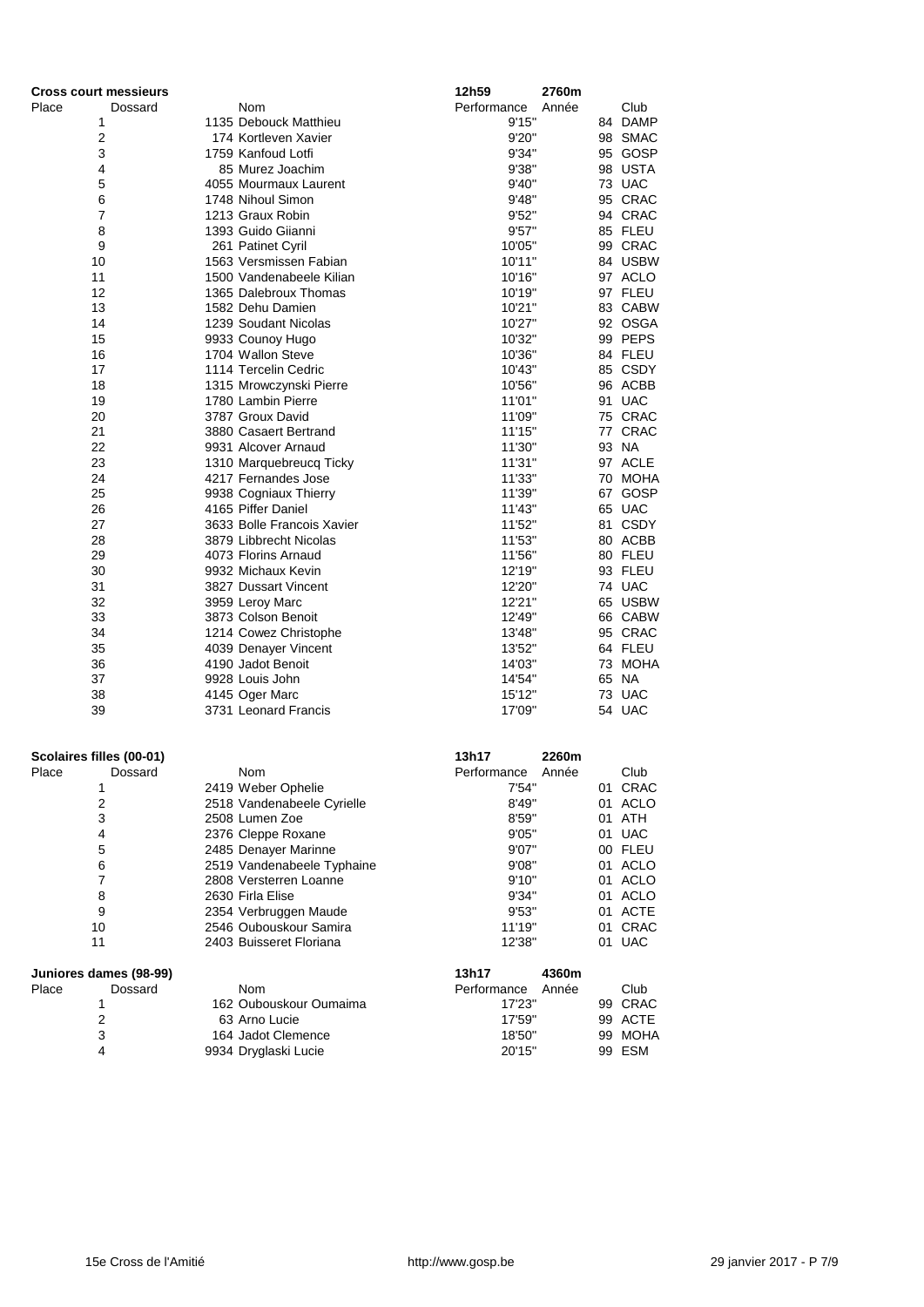|       | Masters dames (81 et avant)     |                 |                                                  | 13h17                 | 4360m |                    |
|-------|---------------------------------|-----------------|--------------------------------------------------|-----------------------|-------|--------------------|
| Place | Dossard                         |                 | Nom                                              | Performance           | Année | Club               |
|       | 1                               |                 | 2944 Vanmaeckelberghe Anne                       | 17'41"                |       | 74 FLEU            |
|       | 2                               |                 | 3000 Windal Patricia                             | 18'08"                |       | 72 CABW            |
|       | 3                               |                 | 2936 Vansteene Daisy                             | 18'56"                |       | 74 ACLO            |
|       | 4                               |                 | 2748 Misonne Marie Christine                     | 19'16"                |       | 68 ACLE            |
|       | 5<br>6                          |                 | 4002 De Vos Veronique<br>3013 Detiste Vanessa    | 19'55"<br>20'46"      |       | 73 OEH<br>77 USBW  |
|       | 7                               |                 | 2666 Verhaeghe Virginie                          | 20'53"                |       | 75 ATH             |
|       | 8                               |                 | 2674 Edriat Nathalie*                            | 21'03"                |       | 66 CABW            |
|       | 9                               |                 | 2802 Guissard Isabelle                           | 21'51"                |       | 76 FLEU            |
|       | 10                              |                 | 2746 Gevenois Marie Rose                         | 21'59"                |       | 50 UAC             |
|       | 11                              |                 | 2804 Demain Corinne                              | 22'15"                |       | 67 FLEU            |
|       | 12                              |                 | 2870 Foster Christiane                           | 22'18"                |       | 65 FLEU            |
|       | 13                              |                 | 9909 Vanesse Myriam                              | 22'18"                |       | 64 ATCC            |
|       | 14                              |                 | 9910 Vande Winckel Melanie                       | 22'58"                |       | 81 NA              |
|       |                                 |                 |                                                  |                       |       |                    |
| Place | Seniores dames (82-97)          |                 | Nom                                              | 13h17                 | 4360m | Club               |
|       | Dossard<br>1                    |                 | 1008 Van den Abeele Elodie                       | Performance<br>16'07" | Année | 96 ACLO            |
|       | 2                               |                 | 1102 Noullet Annelise                            | 17'38"                |       | 88 USTA            |
|       | 3                               |                 | 1259 Lembourg Isabelle                           | 18'21"                |       | 89 UAC             |
|       | 4                               |                 | 1034 Chaussier Oceane                            | 18'27"                |       | 95 CRAC            |
|       | 5                               |                 | 1252 Cammas Claire Marie                         | 18'32"                |       | 87 CRAC            |
|       | 6                               |                 | 982 Leonard Anne                                 | 19'46"                |       | 88 UAC             |
|       | 7                               | 1127 Stil Julie |                                                  | 20'19"                |       | 87 UAC             |
|       | 8                               |                 | 1154 Cicero Johanna                              | 21'46"                |       | 83 ACLO            |
|       |                                 |                 |                                                  |                       |       |                    |
|       | Juniors messieurs (98-99)       |                 |                                                  | 13h47                 | 6460m |                    |
| Place | Dossard                         |                 | <b>Nom</b>                                       | Performance           | Année | Club               |
|       | 1                               |                 | 85 Murez Joachim                                 | 21'38"                |       | 98 USTA            |
|       | 2                               |                 | 209 Fontaine Thomas                              | 23'30"                |       | 99 ACLE            |
|       | 3                               |                 | 9907 Lequeux Damien                              | 30'28"                |       | 99 Etenghien       |
|       | Masters messieurs (81 et avant) |                 |                                                  | 13h47                 | 6460m |                    |
| Place | Dossard                         |                 | Nom                                              | Performance           | Année | Club               |
|       | 1                               |                 | 4184 Dutrifoy Alexandre                          | 21'03"                |       | 73 UAC             |
|       | 2                               |                 | 3815 Mouchet Stephane                            | 21'12"                |       | 74 ACCO            |
|       | 3                               |                 | 4221 Van den Abeele Sebastian                    | 21'24"                |       | 70 ACLO            |
|       | 4                               |                 | 3973 Oubouskour Brahim                           | 21'41"                |       | 70 CRAC            |
|       | 5                               |                 | 9945 Geens Christophe                            | 21'58"                |       | 78 VAC             |
|       | 6                               |                 | 4459 Lacroix Miguel                              | 22'37"                |       | 72 ACLO            |
|       | 7                               |                 | 3906 Houdart Pierre                              | 23'05"                |       | 78 ACLO            |
|       | 8                               |                 | 9935 Gouverneur Benoit                           | 23'43"                |       | 73 ESM             |
|       | 9                               | 4058 Filee Eric |                                                  | 24'25"                |       | 60 UAC             |
|       | 10                              |                 | 4218 Provoost Erwin                              | 24'26"                |       | 78 ACLO            |
|       | 11                              |                 | 4185 Berger Thierry                              | 24'28"                |       | 68 UAC             |
|       | 12                              |                 | 4275 Fontaine Robert                             | 24'45"                |       | 76 ACLE            |
|       | 13<br>14                        |                 | 4611 Potiaux Alain                               | 24'57"<br>25'00"      |       | 70 OSGA<br>77 ACLE |
|       | 15                              |                 | 3965 Querton Michael<br>4146 Houyoux Jean Pierre | 25'04"                |       | 72 UAC             |
|       | 16                              |                 | 4056 Voyeux David                                | 25'07"                |       | 72 UAC             |
|       | 17                              |                 | 4561 Velghe Julien                               | 25'21"                |       | 79 ACTE            |
|       | 18                              |                 | 9926 Agorastos Alexandre                         | 25'32"                |       | 81 ATCC            |
|       | 19                              |                 | 4038 Dalebroux Vincent                           | 25'34"                |       | 67 FLEU            |
|       | 20                              |                 | 3729 Dutrifoy Jean Baptiste                      | 25'39"                |       | 76 UAC             |
|       | 21                              |                 | 3629 Eertmans Nicolas                            | 26'06"                |       | 71 CSDY            |
|       | 22                              |                 | 4186 Lequeux Fabrice                             | 26'07"                |       | 74 ACLE            |
|       | 23                              |                 | 4061 Emond Gilles                                | 26'10"                |       | 62 CSDY            |
|       | 24                              |                 | 9942 Carion Gauthier                             | 26'26"                |       | 78 NA              |
|       | 25                              |                 | 9943 Dacosse Philippe                            | 26'32"                |       | 68 NA              |
|       | 26                              |                 | 4485 Brisme Claude                               | 26'40"                |       | 80 FLEU            |
|       | 27                              |                 | 3726 Bogaert Francis                             | 26'44"                |       | 68 UAC             |
|       | 28                              |                 | 3940 Demets Bernard                              | 26'49"                |       | 74 USTA            |
|       | 29                              |                 | 3881 Mailier Christian                           | 27'02"                |       | 56 CRAC            |
|       | 30                              |                 | 9937 Fresca Luigi                                | 28'03"                |       | 53 UAC             |
|       | 31                              |                 | 6095 Stoppie Filip                               | 28'51"                |       | 53 OEH             |
|       | 32                              |                 | 3785 Bauduin Vincent                             | 31'00"                |       | 67 CRAC            |
|       | 33                              |                 | 3789 Sablon Dominique                            | 32'17"                |       | 70 CRAC            |
|       | 34<br>35                        |                 | 9944 Comandini Luciano                           | 33'26"                |       | 56 VAC<br>59 CRAC  |
|       | 36                              |                 | 4065 Bruno Luigi<br>9936 Bucci Gabriel           | 33'52"<br>40'13"      |       | 62 NA              |
|       | 37                              |                 | 4418 Nkuba Innocent*                             | 41'20"                |       | 80 CRAC            |
|       |                                 |                 |                                                  |                       |       |                    |